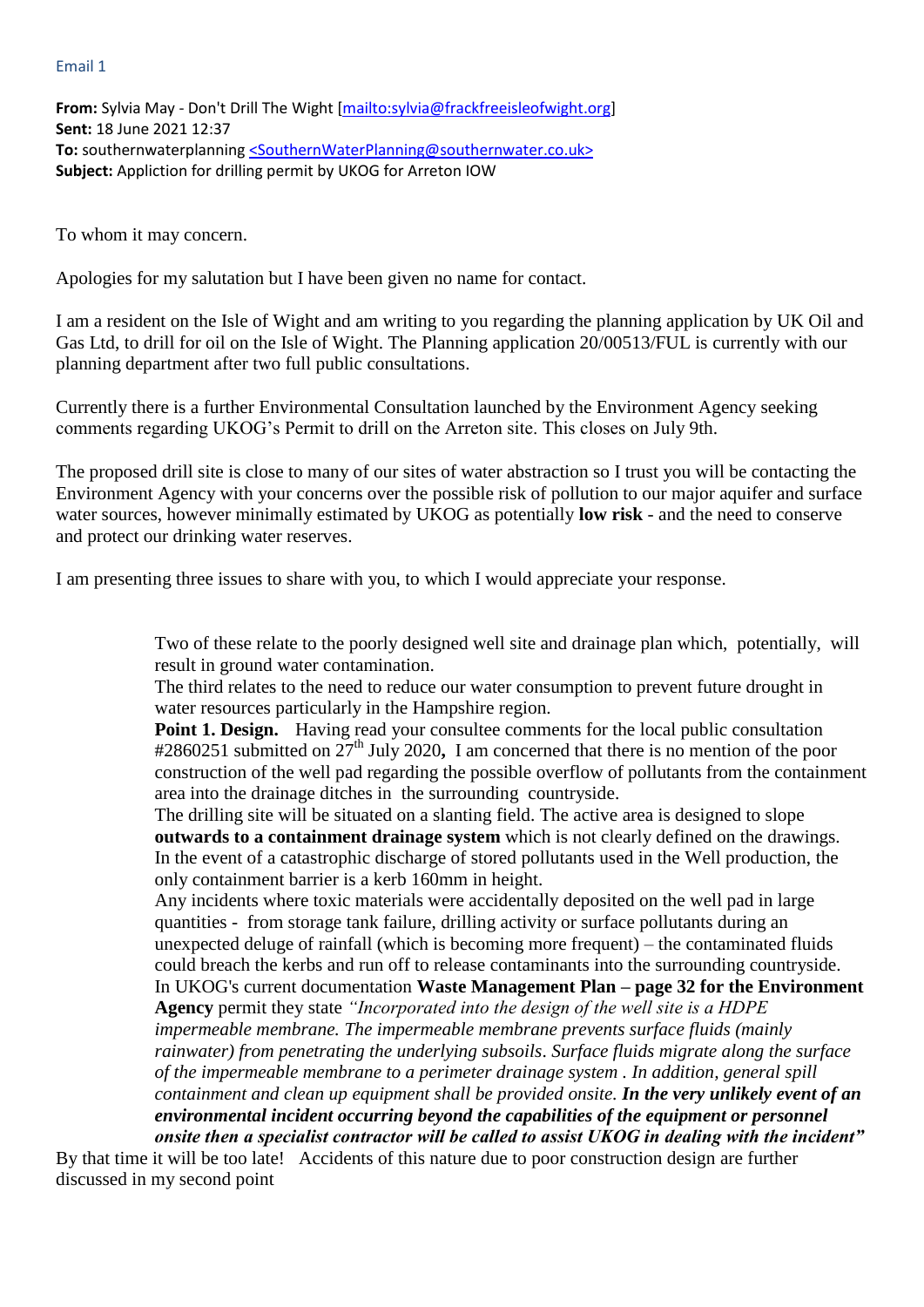**Point 2. Design** You have confirmed in your consultation comment that **the site will be directly above one of our Source Protection Zones - a main aquifer.**

 **Yet you appear to have little real concern regarding UKOG's claims that possibility of pollution is low.** There should be **no** risk to human health, which has been understated by the applicant as low risk.

Whilst the proposed operations do not include a discharge of wellpad fluids into surface water drainage ditches, there is obviously a risk of pollutants escaping from the site due to the poorly designed containment system. Additionally there is potential for pollution from the access track and consequently a permit to discharge surface run-off water from the whole site must be applied for. **UKOG is not applying for a permit for groundwater activities.** However there is a plan for a drainage system to remove excess rainwater runoff from the surrounding land exacerbated by the removal of over two hectares of natural drainage by constructing the wellpad. It is purportedly designed to only remove surface rainwater from outside of the Active Area down to a SuDs system of drainage and **then released to migrate into the strata which is identified in your 2860251 comment.** 

However if there was an accidental event from the Active area, permitting contaminated fluids to breach the drainage pits, this would then enter the excess runoff drainage system and potentially contaminate surface water supplies.

*The Waste Management plan quotes "Schedule 21 of EPR2016 relates to water discharge activities, including the discharge or entry to inland freshwaters, coastal waters or relevant territorial waters of any trade effluent.* The EA has exclusions concerning discharges *"caused by an accident or exceptional natural cause that could not have been foreseen, avoided or lessened"* .. but states that **exemption does not apply** *"where standard pollution prevention and good practice would have prevented the input. For example it is unlikely to apply if an accident was caused by poorly maintained or designed equipment which can obviously have been foreseen."* 

The cocktail of chemicals listed for this application is immense. These along with produced water, brine, wellbore and drilling waste chemicals including NORM and spent hydrochloric acid, even in diluted form, are a major threat to the limited Island water resources and human health. All the fluids and chemicals pproduced for the activity need to be delivered to and collected from within containment system via road tanker.

The long curving entry slip road, to be constructed to the site from the main road, rises up to the wellpad on an incline. The planned drainage system will be incorporated into the design to remove surface rainwater outside of the well pad area. The access road will not be covered with any protective surface other than compacted aggregate. Neither will the drainage system be bunded in any way to prevent deluge from the track into the surrounding fields.

Therefore any contaminating fluids released from vehicle accident, collision or tanker leakage on the track, from any of the 6,000+ HGVs predicted to travel to or from the site, would enter the surface drainage system and be discharged to migrate into the strata.

**Point 3. Water Consumption/Extraction .** Southern Water has recently created a series of public reference guides regarding concerns about falling supplies of fresh water and has issued its new incentives to protect water sources across the South of England. This includes asking the public to reduce household consumption by 100 litres per day and a company pledge to reduce losses of up to 15% of our supply through leakages across the system.

**To create a well for exploration and appraisal takes - on average - 1 million litres of fresh water per well.** 

### **UKOG plans to drill 2 wells initially in Arreton and possible 2 more in Godshill . If then continuing to full production there could be as many as 7 wells per site over 20 years.**

UKOG will be presumably be applying for extraction of water from some source controlled by your group, to transport this to the island since we do not have enough indigenous supply.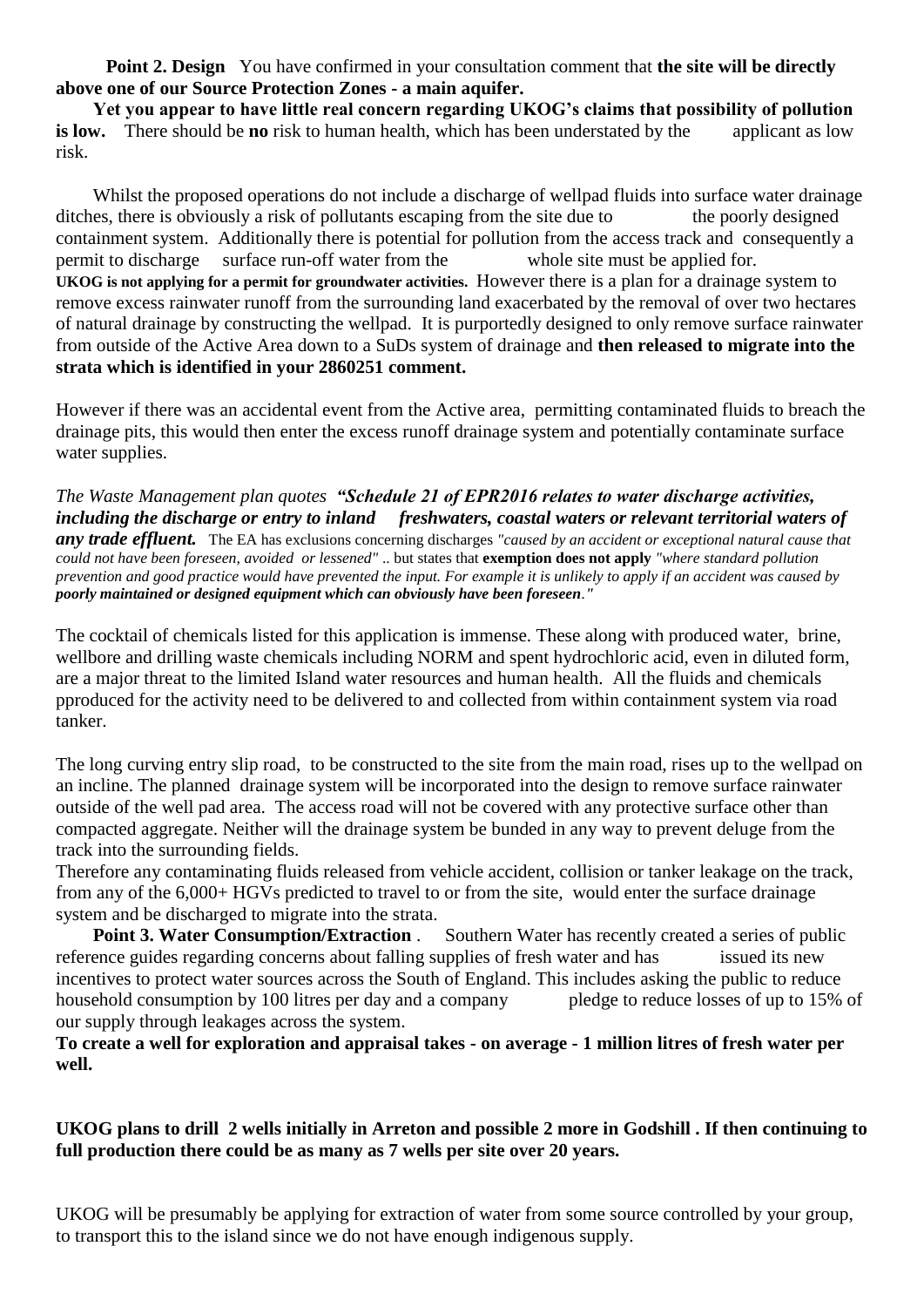Can you please inform me from whence this water will be extracted? How does this fit into your long term strategy to counter future drought across Hampshire?

Should we not be protecting and reducing unnecessary risk to, and extraction of, our most valuable resource from the oil and gas industry in particular?

I hope you will take these concerns to heart I and reiterate my request, that you contact the Environment Agency to express any concerns you may have on the environmental impacts of the UKOG application and particularly the long term impacts to your valuable water supplies.

Thank you for reading this lengthy email and I look forward to your response.

With kind regards

Email 2. Sent 24/06/2021

In addition to my previous email please can you also send this email to the relevant departments as a matter of urgency as it contains further important information.

**I am presuming that the Applicant's Hydrogeology Report - will have already been analysed for Southern Water by a suitably qualified professional.**

I have been advised that the planning officer has informed UKOG of **Geophysical evidence provided by Emeritus Professor of Geophysics, University of Glasgow, Dr. David K Smythe (Comment number 2861212). Attached.** He awaits a response from UKOG but I have no evidence that there has been one. **Therefore I wish to highlight an apparent lack of response by the Applicant to Dr. David K Smythe's findings.**

 **Dr. David K Smythe's report concludes that this development will potentially pollute our aquifer reservoir of potable water, due to the Applicant's apparent lack of up-to-date data and understanding of geophysical matters related to the island's geological complexity, and UKOG's outline plans for drilling their wells.** 

His report recommends **11 points for refusal - related to the developer's Geology and Hydrogeology Document - Appendix 5, Submitted on 31st March 2020: Project number: 60555556**

 **The Applicant's Envireau Water Ref: P19-295 UKOG Arreton 3 2019 \ RPT HRA & FRA UKOG Arreton3 2019.docx Page 33 of 49 identifies.. potential pollutant linkages with the following receptors:** 

• The groundwater system within the Lower Greensand Group Principal Aquifer, which contains useful groundwater with a resource value.

• Licensed groundwater and surface water abstractions targeting the in the Blackwater area.

• Registered private water supplies (PWS), potential unrecorded private water supplies and deregulated abstractions targeting the Lower Greensand Group in the vicinity of the Site.

• The River Eastern Yar and public water supply at Knighton via the transfer of groundwater as part of the Medina- Yar Augmentation scheme.

• Productive horizons within the Wealden Group (Secondary Aquifers), which contain poor quality groundwater with limited resource value.

• Deeper formations beneath the Wealden Group (Purbeck Group and Jurassic/Triassic strata), which contain extremely poor-quality groundwater (formation water) with no resource value.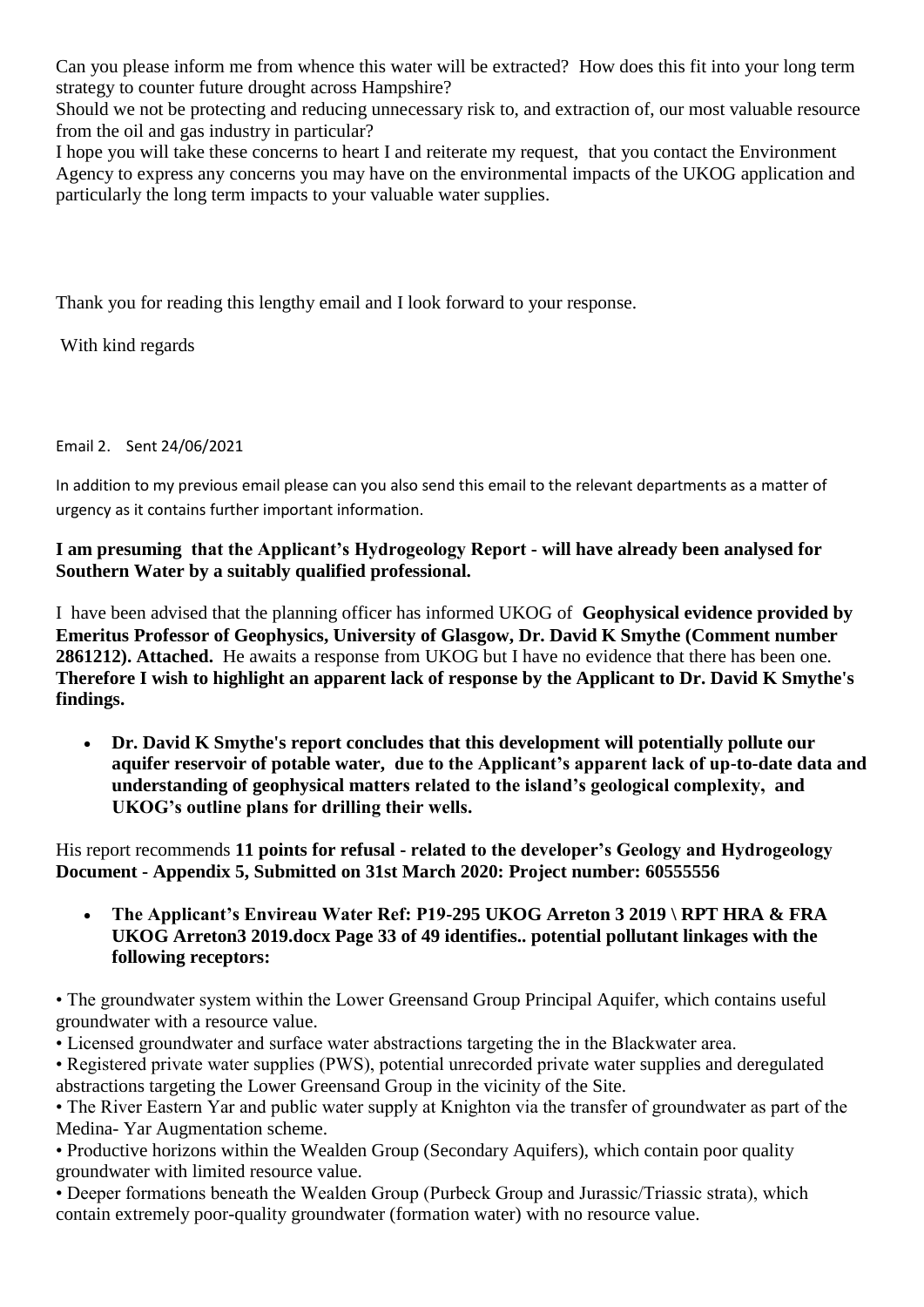#### **The Applicant's Hydrogeology Report ES Appendix 5 submitted for this application, has highlighted the following hazards from the Proposed Development in the HRA process:**

• Spillage of fuels and lubricants and other materials used by plant and equipment required to carry out the construction, operational and restoration activities associated with the development.

• Flushing of soils/mobilisation of contaminated soils during construction and restoration works.

• Spillage/leakage of domestic sewage and wastewater from welfare facilities.

• Loss of drilling muds, additives, cement grout and well treatment fluids during drilling and workover operations.

• Spillage/leakage of recovered hydrocarbons, formation/produced water containing NORM, and chemicals stored at or transported to/from the Site.

• Migration of natural gases, hydrocarbons and formation/produced water containing NORM from deep formations, e.g. vertically through overlying formations, along geological faults or abandoned wellsArreton-1 and Arreton-2. Well casing failure and leakage of well treatment fluids, natural gases, hydrocarbons and formation/produced water containing NORM water from the wellbore.

• The surface water drainage system in the vicinity of the Site including: local drainage channels, surface water ponds; the tributary stream of the River Medina and ultimately the River Medina and associated GWDTEs downstream of the Site.

#### **UKOG's response to this has been to claim that they have mitigated all of the concerns adequately to reduce medium and high risk factors to water supplies to LOW**

However, having read their report I had many questions and concerns. I made contact with Dr David K. Smythe, renowned Emeritus Professor of Geophysics, University of Glasgow, to assist me in understanding the complex report and to clarify some issues in its findings.

 **Conclusions from Dr Smythe's report** indicate that there are **very real risks** to our water supply, due to the **Applicant's incorrect information and outdated data** and are copied verbatim below.

# *The Applicant has:*

*• Provided conflicting information about the direction of the well tracks proposed.*

- *Failed to appreciate the significance of the complex faulting in the area of the proposed wells.*
- *Failed to provide any background information on the supposed geological structure to be explored, leaving open the suspicion that unconventional targets are being sought.*
- *Been evasive about whether unconventional methods, including acidisation, will be required to produce commercial quantities of oil from the Portland*
- *Failed to consider the environmental risks of drilling at a low inclination, with concomitant likely poor cementing of production casing to the rockface.*

*• Failed to consider that drilling near to the old Arreton wells, which by now are rusting away underground, provides another contaminant pathway to the near- surface aquifers.*

# **Additionally he made it very clear in his report that it is imperative that ..**

*"The Applicant needs to correct the severe errors in its proposals, and must also provide a great deal of further information on why it considers that there is a likelihood of oil in commercially extractable quantities at Arreton, given the long prior history of negative results. This information needs to include interpreted seismic data, structural maps, and reinterpretations of the oil geochemistry."* 

# *He concluded...*

*"If the Applicant wishes to pursue its Arreton proposal, the old Arreton wells need first to be re-accessed so that their integrity can be checked; alternatively, new wellpaths should be sited at least 1 km away from these old wells.*

*Given the doubt about the very existence of the Arreton structure, a 3D seismic survey should be undertaken in advance of any drilling, so that a full and accurate 3D geological image of the volume to be drilled can be acquired.*